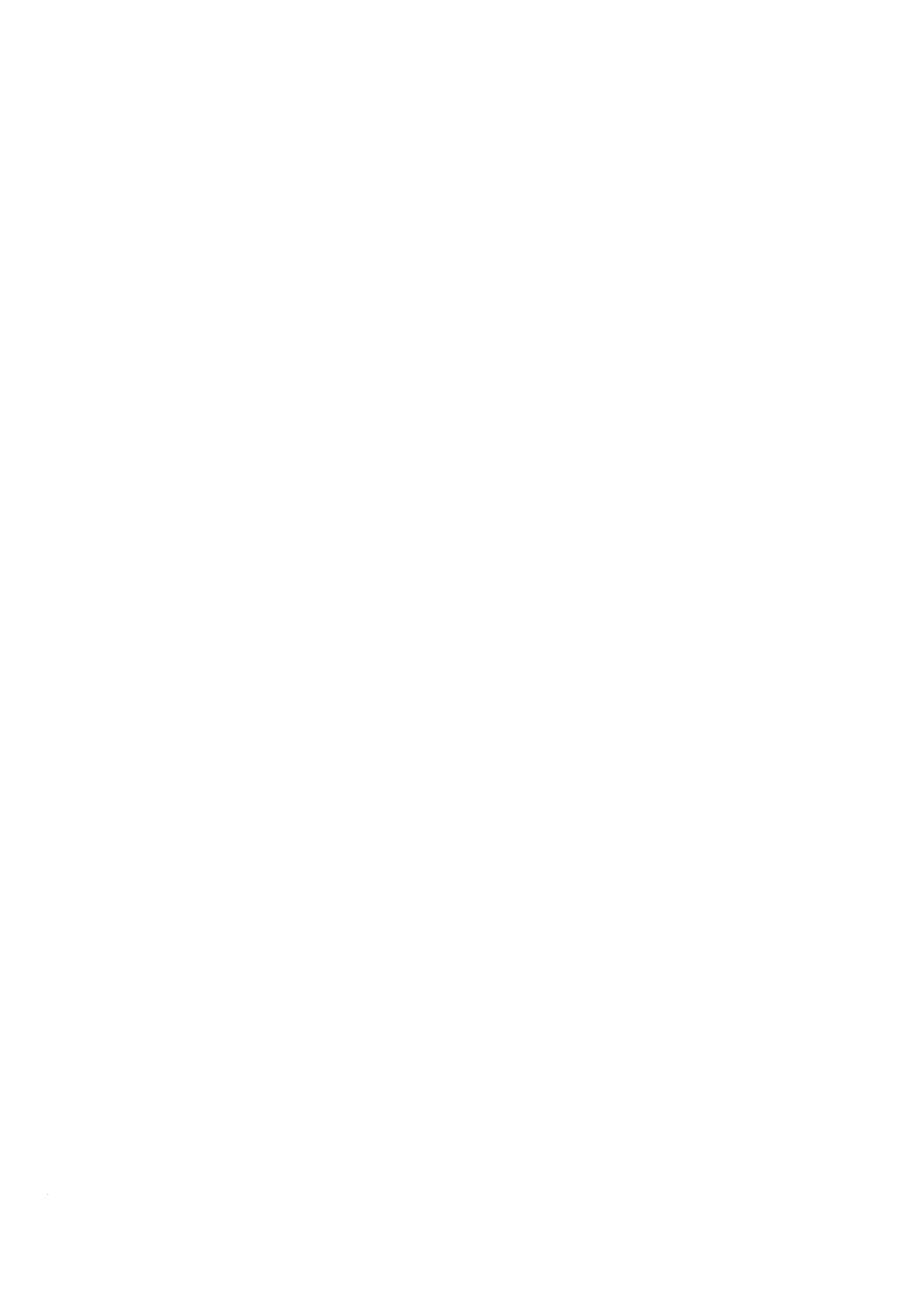# Aatteiden ja herätysten virrassa *Jouko Talosenjuhlakirja*

Toimittaneet Timo Kapanen ja Nico Lamminpartas

Helsinki 2019

Suomen kirkkohistoriallinen seura Societas historiae ecclesiasticae Fennica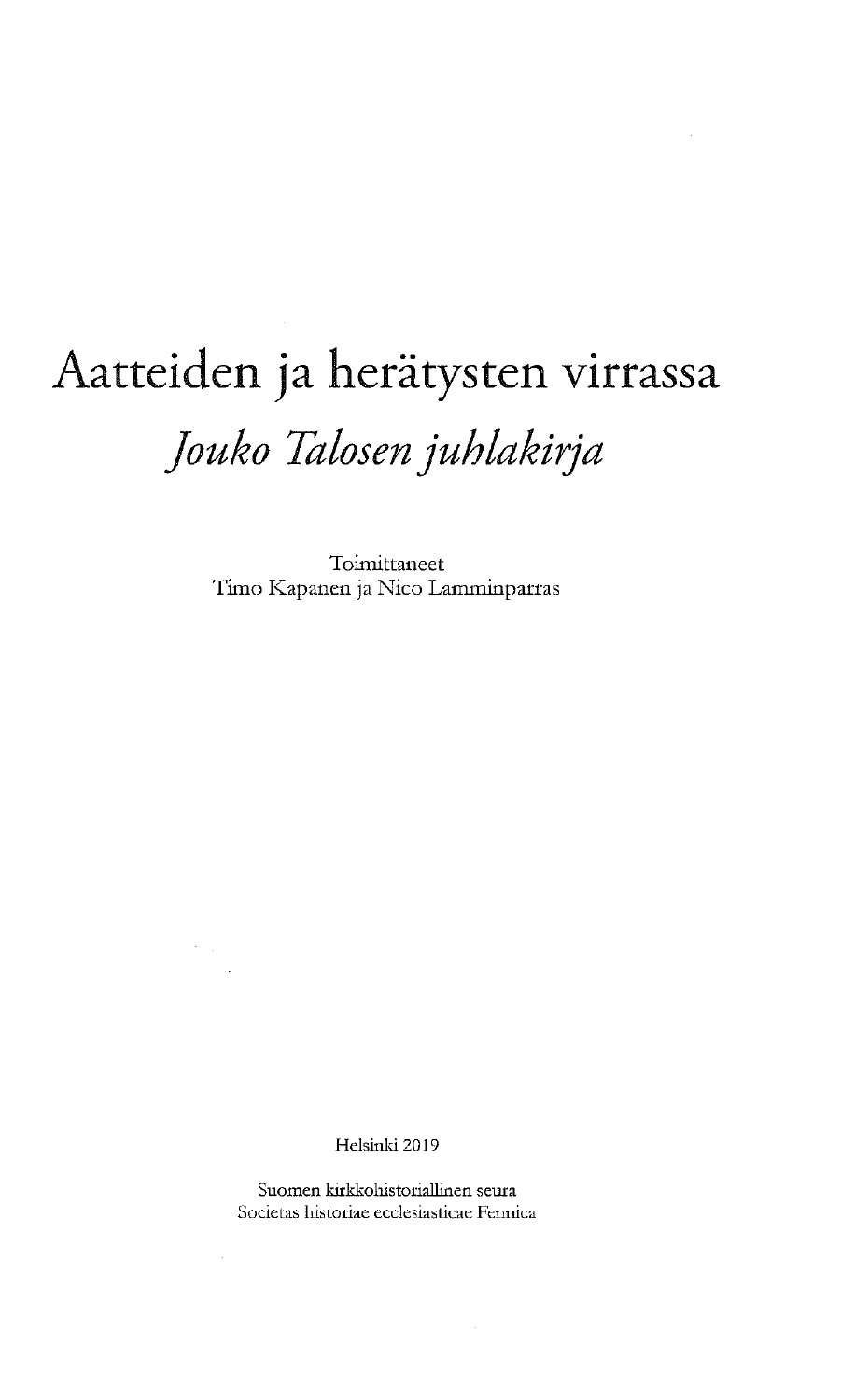Juhlakirjan artikkelit ja katsaukset ovat Suomen kirkkohistoriallisen seuran nimeämien asiantuntijoiden tarkastamia. \*-merkki sisällysluettelossa osoittaa ao. menettelyn läpikäyneet kirjoitukset.

Redactores: Timo Kapanen ja Nico Lamminparras

Toimituskunta: Kaarlo Arffman Reijo Arkkila Timo Junkkaala Timo Kapanen Jyrki Knuutila Nico Lamminparras Antti Luoma Arto Rannila

Suomen kirkkoliistoriallinen seura PL 4 (Vuorikatu 3, 2. krs) 00014 Helsingin yliopisto

Myynti: Tiedekirja, Snellmaninkatu 13, 00170 Helsinki Puh. (09) 635 177 S-posti: [tiedekirja@tsv.fi](mailto:tiedekirja@tsv.fi)

Kansi: Merika Pyörökivi Taitto: Maija Räisänen

Kannen yhdistelmäkuvassa etualalla kuva Joukosta puunoksalla, kuvaaja Anni Talonen, taustakuva Timo Kapanen.

ISBN 978-952-5031-94-2 ISSN 0356-0759 ISSN-L 0356-0759

Hansapiint Oy Turenki 2019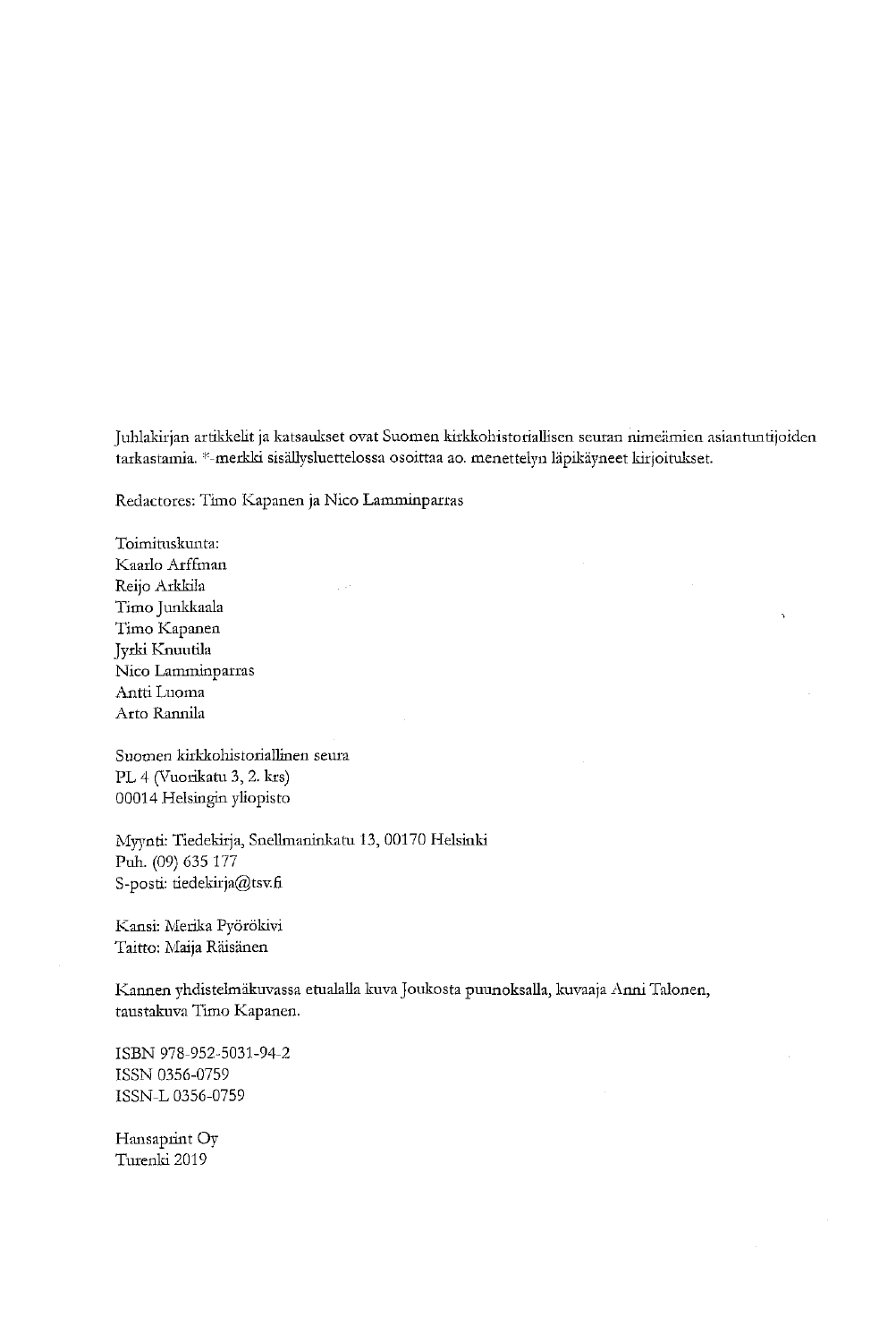

Kuva: Veikko Somerpuro

*"Keil' on siis vapaus? Vain viisaimmalla, ken aina hallitsee himojaan, ken ei kuoloa, köyhyyttäpelkää, ken oma berransa on sekä valtaaja loistoa vieroo, itse on kyllin itselleen, oman mittansa täyttää, niin että kimmabtaa honest' iskut kohtalon kaikki ulkoa suunnatut. "*

Horatius (65-8 e.Kr)

Lahde: V. A. Koskenniemi: Roomalaisia runoilijoita. 3. p. WSOY: Porvoo & Helsinki 1953.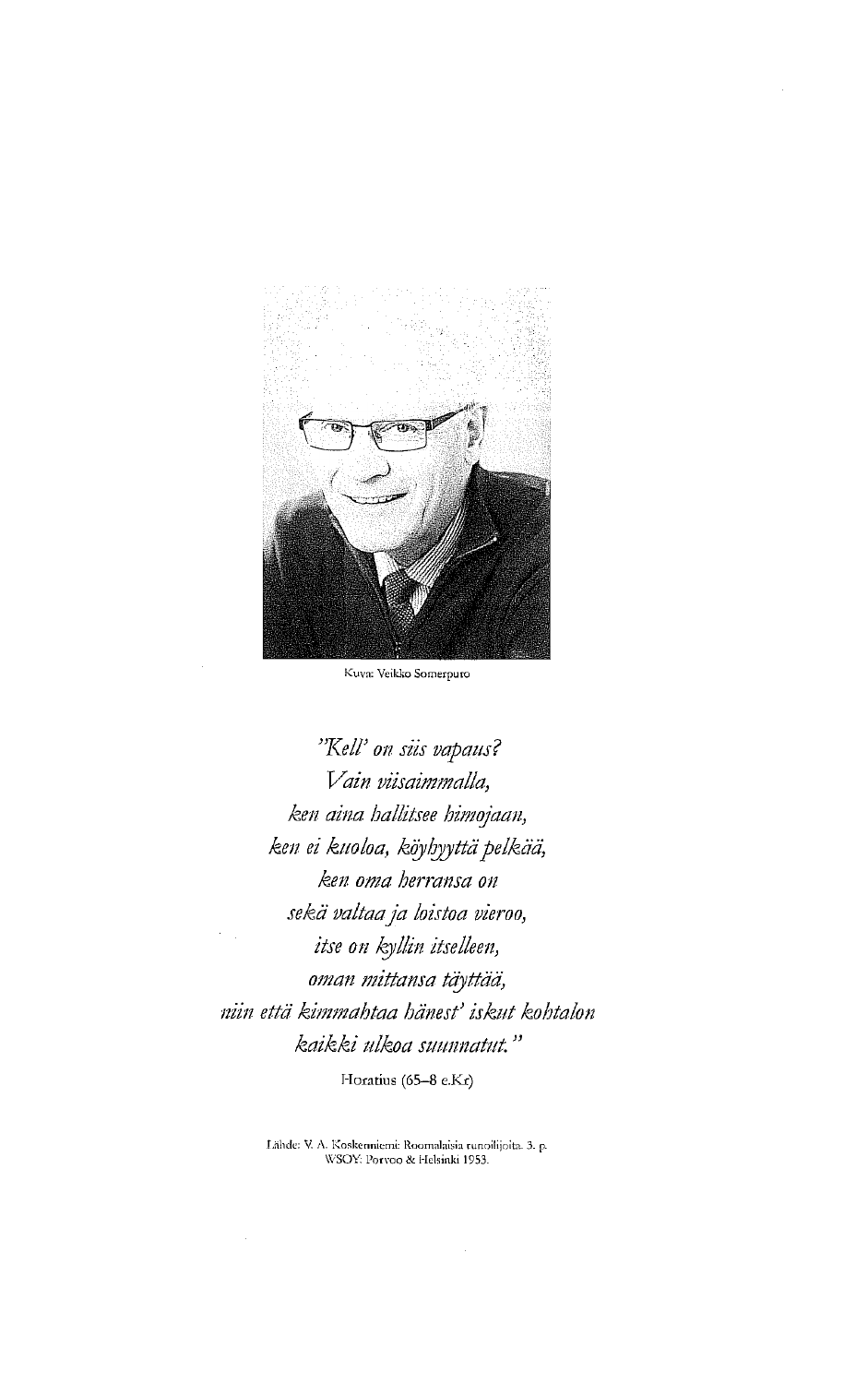#### **DARIUS PETKÜNAS**

# Efforts of the Ingrian Lutherans to Exhibit Their Own Liturgical Expressions before the October Revolution

 $\bigcup_{\text{attempte}\atop{\text{In the}}}$ nlike other Lutheran groups in the Russian Empire, the Ingrian Lutherans never developed their own unique Ingrian liturgical tradition. Despite this, there were attempts to add Ingrian elements to divine services. This article examines the circumstances under which the Ingrian Church d to establish and exhibit their own liturgical expression.

In the  $17<sup>th</sup>$ -19<sup>th</sup> centuries, the territory of Ingria found itself under Swedish and Russian jurisdictions. This directly influenced the form of worship in Ingrian Lutheran congregations. As a result of the Treaty of Stolbovo in 1617, when Ingriawas annexed to the Kingdom of Sweden, die region came to be regulated by Swedish church law and the liturgy set by the Swedish handbook. According to the Finnish edition of the 1614 Swedish handbook, published that same year in Stockholm under the title *Kiisikiria Jutnalan 'Palveluxesta,ja ChristilisestäKircon menoista,jotca meiden seuracnnisanpitäpidbettämän, etc.* ("Handbook of the Divine Services in our Christian Congregations, etc."),<sup>[1](#page-5-0)</sup> the same services were to be used in the Ingrian territory every Sunday and on holidays according to a form identical to that used in Sweden.<sup>[2](#page-5-1)</sup> The handbook was republished in Finnish in 1629 and 1669? A new Finnish agenda, *Käsi-kiria, josa kdsitetty on, cuingajumalan-pahvelus, cbristillisten ceremoniain, etc.* ("Handbook, Describing how the Divine Service, Christian Ceremonies Are to Be Performed, etc."), appeared in 1694. It provided a Finnish translation of the new 1693 Swedish handbook?

Ingria was ceded back to Russia in 1710, and supervision of the region was given to die College of Justice for Livonian and Estonian Affairs (Rus. *Юстиц-Коллегия Эстляндских и Дифляндских дел*).<sup>[5](#page-5-2)</sup> The 1786 Swedish church law and the 1693 Swedish handbook would remain the official standard in the annexed Baltic provinces, however, and Ingrian congregational worship continued to be regulated by the 1694 Finnish edition of the Swedish handbook. In the second half of the 18<sup>th</sup> century, however, congregations gradually departed from the provisions of die church law and die official liturgy,

<span id="page-5-2"></span>5 In 1762, the words "...and Finnish Affairs" were appended to the title of this College: *fOcmug-xonnesun tlupnxHdcKUX, BcmarmdcHux u (PuHnnHdcHux den.*

<span id="page-5-0"></span><sup>1</sup> *Käsikiria* 1614.

<span id="page-5-1"></span><sup>2</sup> Admonition to Confession -Confession - Prayerfor Grace -Declaration ofGrace in prayerform -*Kyrie -Gloria in excelsis Deo (Laudamus te* or "All glory be to God on high") - Salutation and response - Collect - Epistle - Gradual or Hymn -Gospel - Creed (Apostolic or Nicene Creed, or "We all believe in one true God") - Hymn ("Come, Holy Spirit" or "We now implore God, the Holy Ghost") - Pulpit Office (Prayer, gospel, sermon, confession of sins, absolution, prayer ofthe Church with intercessions or Litany and collects, Our Father) - Hymn - Preface and *Vere dignum -* Consecration *(.Verba* without elevation) *-Sanctus-* Our Father- Luther's admonition from the *Deutsche Messe - Pax Domini* and response - Communion and hymns *(Agnus Dei* and others) - Salutation and response - Post-Communion Collect - Salutation *- Benedicamus -* Aaronic Benediction with Triune Invocation - Hymn stanza *(Förläna oss Gudh sä nadelig* or "Grant peace, we pray in mercy, Lord") - Hymn stanza for the monarch and those in authority. An alternative ending was provided when there were no communicants, but the complete service with Communion wasthe norm. 3 Rimpiläinen 2007, 56.

Käsi-kiria 1694. The Mass followed this order: Exhortation and General Confession - Declaration of Grace in prayer form *- Kyrie - Gloria in excelsis Deo* and *Laudamus te* (congregation may sing "All glory be to God on high," "0 Lord God from heaven above," or "All glory laud and praise") - Salutation and collect - Epistle - Hymn -Gospel - Creedal Hymn ("We all believe in one true God") or Nicene Creed on high feast days - Pulpit hymn invoking the Holy Spirit, or a proper hymn on high feast days - Sermon - Confession of Sins - Admonition to Prayer and Thanksgiving - Prayer of the Church or Litany -Hymn verse - Eucharistic Preface- *Verba-Sanctus* and *Benedictus*-Our Father- Exhortation to communicants - Pox Dornin/-Distribution *(Agnus Dei* and Communion hymns)-Salutation and Post-Communion collect-Salutation *-Benedicamus-* Aaronic Benediction with Triune Invocation - Hymn stanza and hymn for the king and all in authority.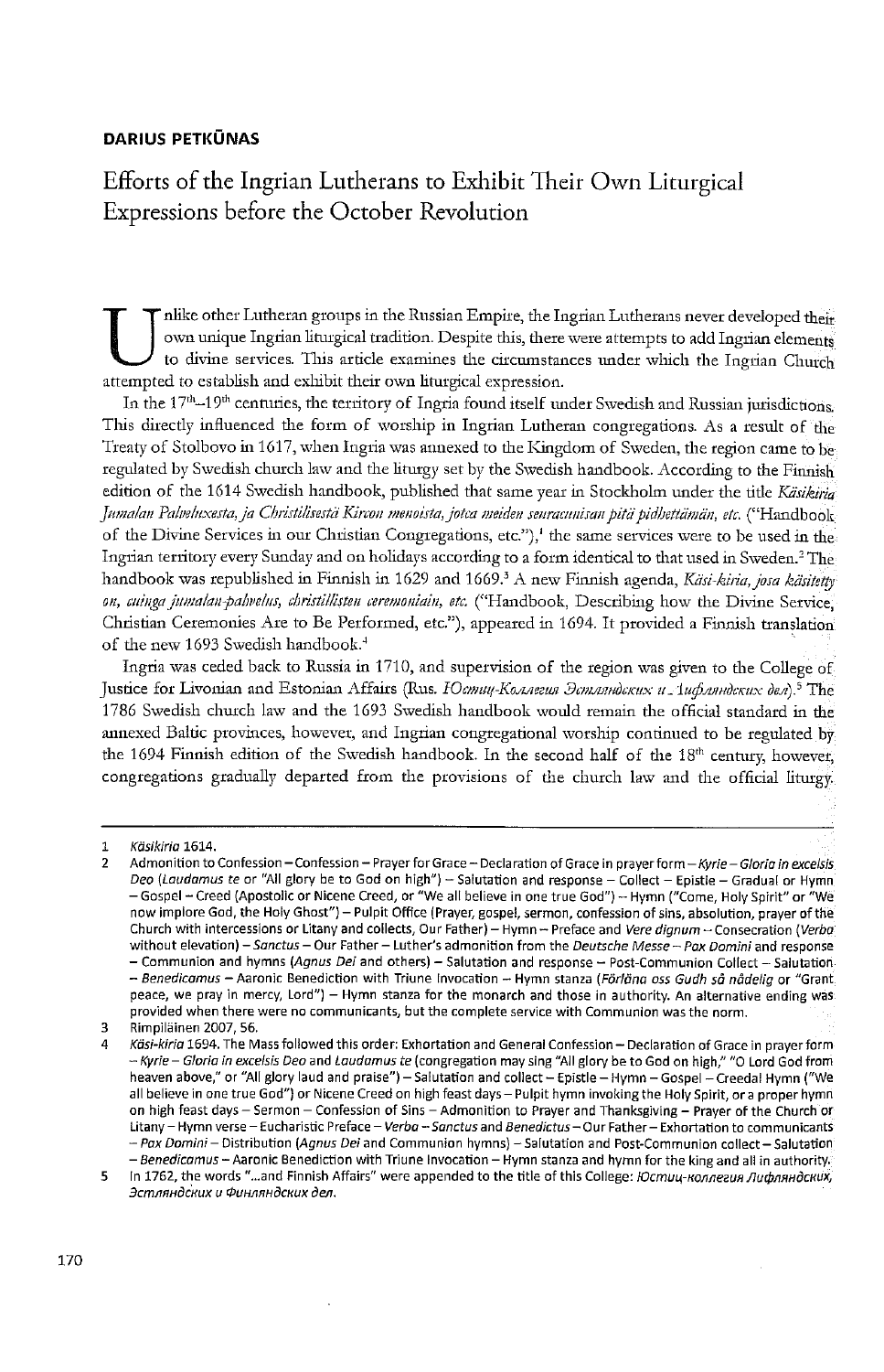"Enlightened" pastors individually made what they believed to be necessary changes in the liturgy. Not only did the highest Lutheran Church officials in the Russian Empire approve of this, these officials themselves called the development and implementation of a modern, up-to-date worship the expression of the new learning. By the beginning of the  $19<sup>th</sup>$  century, some members of the nobility in Livonia and Courland were becoming increasingly disturbed by this new direction, and they were compelled to take steps to put an end to it.<sup>[6](#page-6-0)</sup>

#### The 1805 Imperial Liturgical Directives

In 1805, a decree by the College of Justice created a liturgical committee.<sup>[7](#page-6-1)</sup> Included in its membership to represent the Ingrian Finns were Pastor Dr. August Gottfried Wahl, consistorial assessor and pastor of the German parish at Vyborg (Rus. *Bubopa*), and Dean Adolph Penzelius, consistorial assessor and deacon *(pastorsecundarius)* of die Finnish congregation in die same city. The work of die liturgical committee was issued in <sup>1805</sup> as the *GeneralLiturgical 'RegulationforEvangelical-Lutheran Congregations in the Russian Empire.* Unfortunately, itwas die work of children of the Enlightenment, who knew litde of Ludieran liturgy in any traditional sense. The handbook was litde more than a general outline of die services widi mandatory church prayers, which included die required intercessions for die czar and his household. While die 1805 book was meant to provide a single form of worship for use in all Lutheran churches throughout the empire, it was unable to fulfill its task. Pastors used die directives as a regulatory document as though it were a skeleton upon which they could lay the flesh of the prayers and forms with which the people were already familiar.

#### Handbook for the Finnish-Speaking Congregations

The Finnish-speaking Ingrians were required to follow die 1805 liturgical directives; so, too, were the churches in the Vyborg and Hamina regions, which had come under Russian control in 1710 and 1743. After examining the new regulations and the procedures set down for their implementation, the Hamina Consistory wrote to die College of Justice in St. Petersburg, asking that die churches in diat region be exempted from these new regulations since there was no proper order to them and they did not contain one word about die divinity of Christ and his all-sufficient sacrifice of atonement for die sins of mankind. They explained diat conservative and ordinary folkwho were not highly educated would be offended by these omissions.<sup>[8](#page-6-2)</sup>

The consistory received in return a stronglyworded rejoinder, accusing diem of holding backward and unscientific views, and insisting that the 1805 liturgical directives must be implemented without further delay. The consistory found a rather unique way of complying. In 1808, it issued a brief agenda entitled *Käsi-kirjajossa kdsitetty on kuingajumalan-palwelus kristillisten ceremoniainja menoin kansa, Friedrichshaminan hippakunnan Ruotsjnja Suomen seurakunnissapidettämänja toimitettamanpitää* ("Handbook Describing How the Divine Service widi Christian Ceremonies Is to Be Performed in die Swedish and Finnish Parishes of the Friedrichshamina Diocese"), which attempted to build a proper service on the bare-bones outline provided by die 1805 liturgical directives.

The book provided bodi Finnish and Swedish language services. It was in effect two books bound togetiier in a single volume. The Swedish section, *Om Gudstjensten vä Sonn- och Hogtidsdagar Gudst ensten begynnes med en Morgan- Psalm och med efterfoljande bon ifrän Altaret* ("Concerning die Divine Service on

<span id="page-6-0"></span><sup>6</sup> Sonntag 1805, 2; Dalton 1887, 220; *Ueberdas neue Gesetz* 1833 (140), 2.

<span id="page-6-1"></span><sup>7</sup> Sonntag 1805, 7.

<span id="page-6-2"></span><sup>8</sup> Rimpiläinen 2007, 68.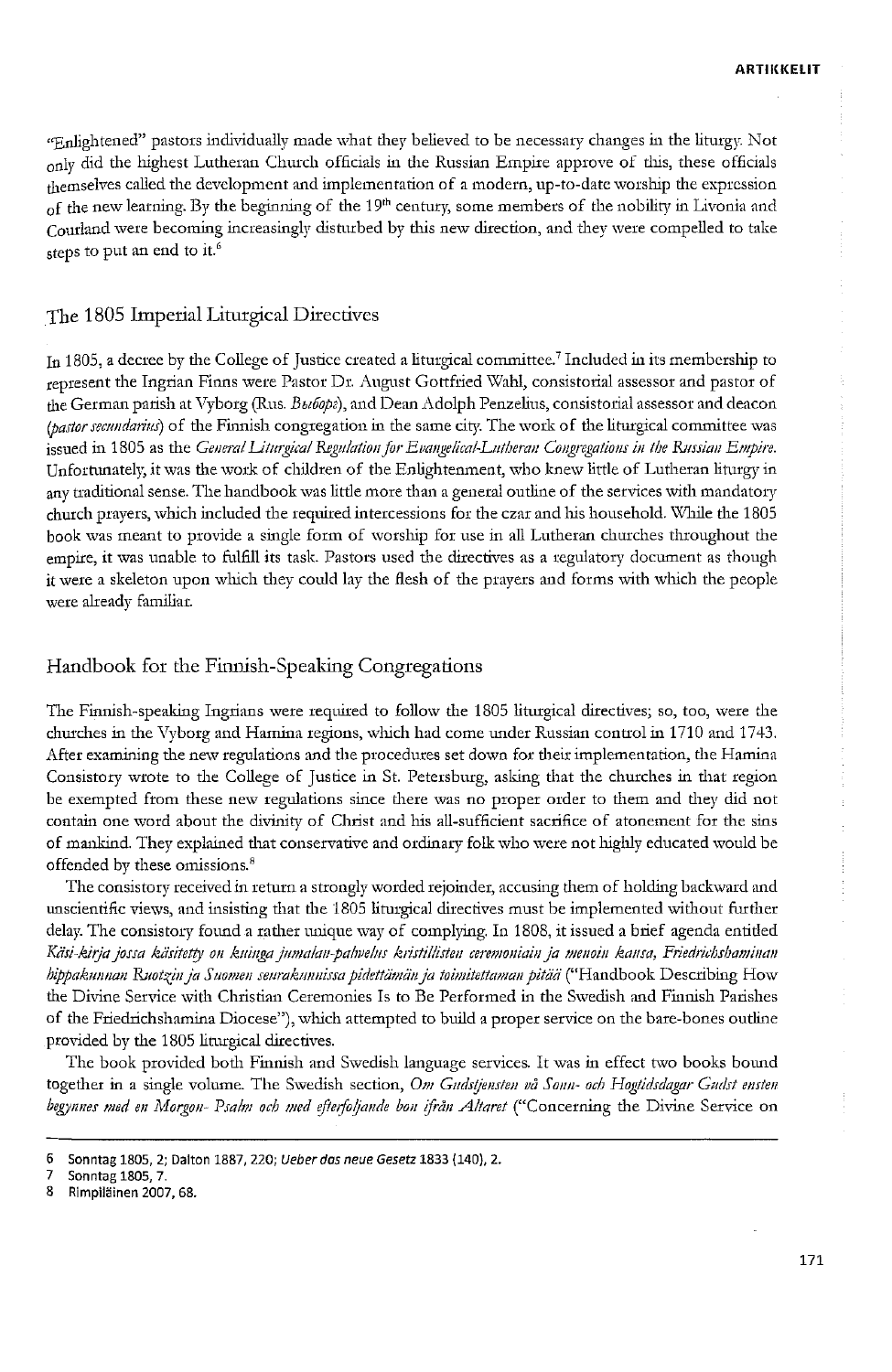Sundays and Festal Days, Beginning with a Morning Psalm and Followed by a Prayer from the Altar"). does not contain either a Swedish translation of the title of the work or the preface provided by the consistory. Included are the Divine Service for Sundays and feast days, the additional directives for the celebration of the Lord's Supper, the service of confirmation, the banns of marriage and the marriage service, baptism, the churching of women after childbirth, the churching of unmarried mothers, and the burial of die dead.

The Divine Service begins widi a morning hymn and a lengthy prayer that die pastormakes at die altar. Based upon die prayerincluded in die 1805 directives itself, diis prayer is followed by a second hymn and the proper collect for the day or a general collect included in the rite. The pastor then reads the epistie from the altar, and after a hymn or some hymn verses die preacher makes liis way to the pulpit. The announcement of die text may be followed bymore hymn verses. After die completion of die sermon the preacher reads the prayer of the church from die pulpit. The lengdiy 1805 prayer appears in translation, alongwidi a much shorter prayer of the church from die same book, which might be used instead of it. Intercessions, thanksgivings, and die banns are read at the conclusion of the prayer of die church, and these are followed by the Our Father. After announcements of matters of great importance, the priest concludes the pulpit office with the apostolic blessing.<sup>[9](#page-7-0)</sup>

When the Lord's Supper is celebrated, the priest goes to the altar and turns to the congregation to read a short admonition. This is followed by the Our Father and the Lord's Words over the bread and wine. During die Words of Institution, he holds die paten and dien die chalice in liis hands. Communion follows the *Pax Domini:* "The Lord's peace and grace be with you," to which the congregation responds: "May the Lord fulfill your desire." The words which accompany die administration of die Sacrament include, in addition to the command to eat and drink, the non-committal formula: "Our Lord Jesus Christ said: 'This is my body which is given for you. Do this in remembrance of me.'" During the distribution of die wine, die priest states: "Our Lord Jesus Christ said: 'This is die cup of the New Testamentin my blood which is shed for you. Do this in remembrance of me." There is no mention of the forgiveness of sins or die death of Christ.[10](#page-7-1)

The remembrance of Jesus here is not a remembrance of his death but of his person. The dismissal blessing, which is not found in die 1805 rite, exclaims: "May diis remembrance of the Lord Jesus Christ ever strengthen your faith, give you power to live a pious, upright life, and make firm your hope concerning an eternal life. Amen."<sup>[11](#page-7-2)</sup> After the post-Communion collect, the pastor says: "O give thanks and praise to die Lord, for he is good. Alleluia." The congregation responds: "And liis goodness endures forever. Alleluia." The service concludes with the Aaronic Benediction and a hymn verse.<sup>[12](#page-7-3)</sup>

It appears that weekly celebration of the Lord's Supper was still the norm among these Finns and Swedes. No special formwithout Communion is provided, nor are rubrics given for a shortened service with no Communion.

Although it perpetuated the weekly Communion as found in the Finnish translation of the Swedish 1693 handbook, this servicewas greatiy impoverished. The preparatory service had been replaced. There is no General Confession, no *Kyrie,* and no *Gloria in exce/sis Deo.* The prayer of die church is die verbose version from 1805. There is no Preface, no *Sanctus,* and no *Agnus Dei.* The 1805 liturgical directives had discouraged using the Our Father more than once but the Hamina Consistory managed to use it twice. Nowhere is the sign of die cross referred to, neither in die Words of Christ over die bread and wine not in the benediction.

Procurator Georg Friedrich Sahlfeldt and others in the College of Justice had no real objection to these Finnish and Swedish versions of the 1805 rite. What was provided was littie changed from what

<span id="page-7-0"></span><sup>9</sup> *Käsi-Kirja* 1808,11-14.

<span id="page-7-1"></span><sup>10</sup> *Käsi-Kirja* 1808,11-14.

<span id="page-7-2"></span><sup>11</sup> *Käsi-Kirja* 1808,11-14.

<span id="page-7-3"></span><sup>12</sup> *Käsi-Kirja* 1808,15.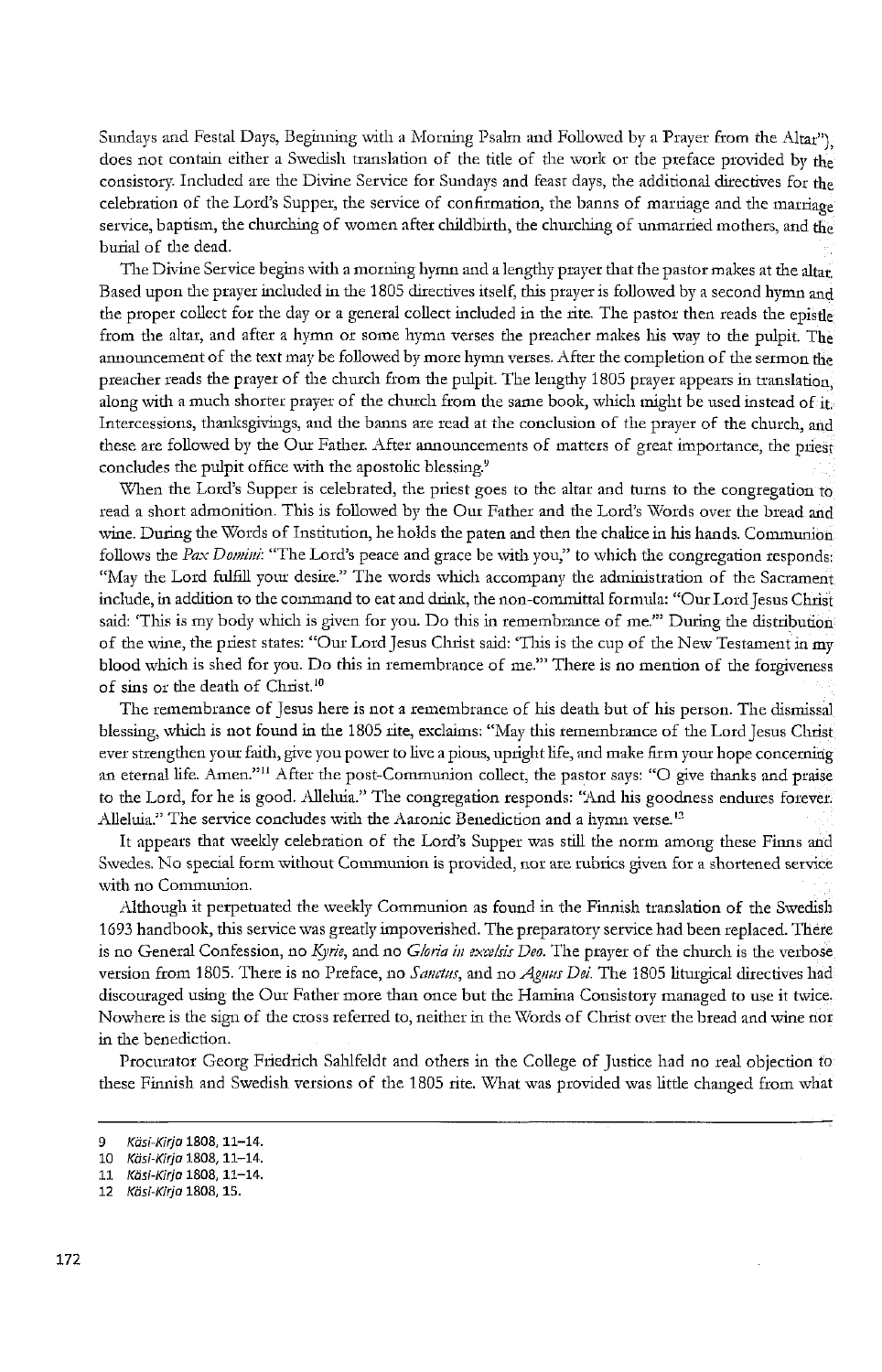they had written in German. Jesus is remembered but no reference is made to what about him should be remembered. No mention is made of liis atoning sacrifice for sin, die outpouring of liis blood, or the Sacrament as a means by which proper remembrance of Jesus is made, sins are forgiven, and faith is strengthened. One might well posit that the appearance of the 1808 agenda obligated the pastors subject to die Hamina Consistory to a Divine Service which was strongly influenced by Rationalism. Compared with other regions such as Ingria and Vyborg, where pastors were left to interpret the new directives as they saw fit, the appearance of the 1808 Finnish agenda was not a step forward. Elsewhere the Finnishspeaking pastors were able to retain some important elements of Christian doctrine by blending the 1694 Finnish rite together widi die new directives, holding die 1694 Finnish handbook in one hand and die 1805 directives in the other.<sup>[13](#page-8-0)</sup>

#### Unification of the Imperial Church under a Single Agenda

The provisions of die 1805 liturgical directives became null and void when die new church law and imperial agenda were adopted in 1832. The Agenda for the Evangelical Lutheran Parishes in the Russian Empire was strongly influenced by die Swedish handbooks of 1693 and 1811 and die Prussian Union liturgy of 1829. Despite die Prussian influence, die 1832 liturgy was largely successful in maintaining Ludieran theology and practice.

The committee of pastors assigned with the responsibility of translating the agenda into Finnish published die results of theirwork in 1835 under die tide *Kirkko-menoin IQisi-k.irja EvangelisilleEutbemksen* Seurakunnille *Wenäjällä* ("Handbook of Services for Evangelical-Lutheran Parishes in Russia").<sup>[14](#page-8-1)</sup> The leading members in the committee were Gustav Renvall, Reinhold von Bekker, and Karl Niklas Kekman.<sup>15</sup> The book regulated liturgical life in the Ingrian congregations up until the end of the 19<sup>th</sup> century.

## Introduction of the 1897 Imperial Agenda into the Finnish-Speaking Congregations

In 1897, die new*AgendafortbeEvangelicalEutberan Congregationsin the RussianEmpirewts* published to officially replace die 1832 rite. Most of its directives followed die 1893 St. Petersburg revision of the Livonian agenda of 1885, representing the thoughtful and thorough work of Dr. Theodosius Harnack and die Livonian liturgical committee.

Yet, the introduction of the new rite in the Finnish-speaking congregations did not go smoothly. There were grumblings about it even before the 1897 book came off the press. Ingrian Finns were not Russians, and neither were they Germans. They would have been far more pleased had they been permitted to use die Finnish agenda of 1886, which had appeared in print in 1888. The Finnish congregations in the St. Petersburg consistorial district had been aware of die new book, and in 1889 die St. Petersburg Synod asked its consistory to petition the General Consistory for permission to use it.<sup>[16](#page-8-2)</sup> In 1890, the special session of the Finnish-speaking pastors in the synod was told that steps were being taken to secure permission to use the new Finnish rite in that district.<sup>[17](#page-8-3)</sup> One year later, in 1891, Dean Carl Eduard Palander announced that the General Consistory would not give its permission and that the congregations were forbidden to use the new Finnish rite.<sup>[13](#page-8-0)</sup>

<span id="page-8-0"></span><sup>13</sup> The preface to the Finnish translation of the 1832 Russian imperial agenda stated that the 1694 Finnish handbook remained in use and its provisions had never been rescinded. Rimpiläinen 2007, 67.

<span id="page-8-1"></span><sup>14</sup> *Kirkko-menoin käsi-kirja* 1835.

<sup>15</sup> Rimpiläinen 2007, 73.

<span id="page-8-2"></span><sup>16</sup> *Protokoll der St. Petersburgischen Synode von 1889,*11.

<span id="page-8-3"></span><sup>17</sup> *Protokoll der St. Petersburgischen Synode von 1890,*14.

<sup>18</sup> *Protokoll der St. Petersburgischen Synode von 1891,*12.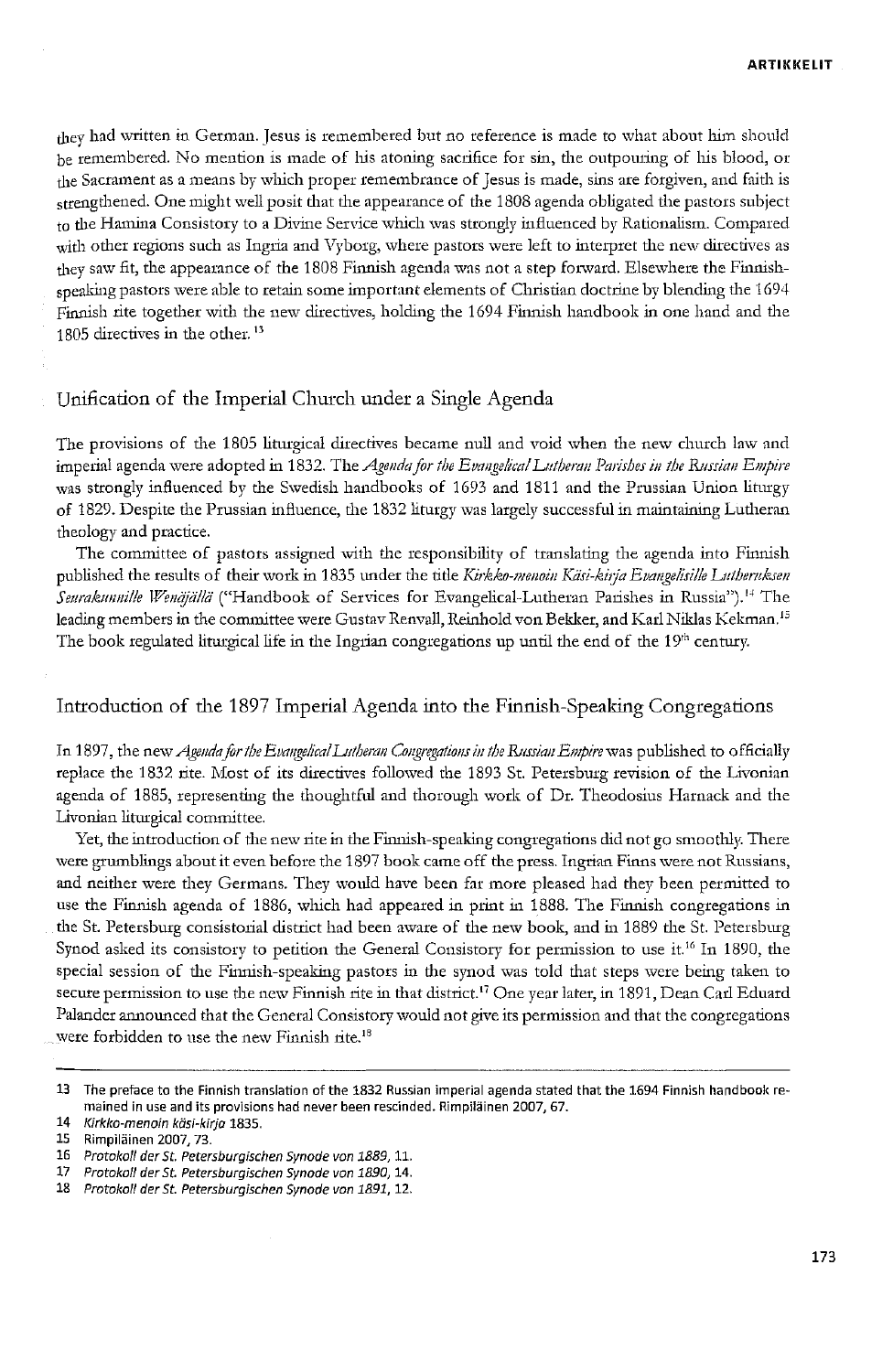Grumbling and complaining continued until in 1897 Pastor Otto Rokkanen, a member of consistory, again brought the matter before the synod. He stated that the manuscript of the new imperial agenda had been turned over to the Ministry of the Interior and for that reason any talk of the adoption of the rite of the Church of Finland in the Finnish-speaking congregations was out of order.<sup>[19](#page-9-0)</sup>

When the new imperial liturgy appeared, it was necessary to translate it into Finnish. Assigned to this task were Johann Saarinen and Adolf Hakkarainen, who were assisted in their work by1. Schwartzberg, Prof. Arwid Genetz, Cantor Paavo Räikkönen, and St. Petersburg school inspector P. Toikka. Bishops Gustaf Johansson and Otto Immanuel Colliander served as consultants to die committee.[20](#page-9-1) The fruit of their labors, *Kirk.ko-kasikirja Wenäjän keisarikunnan eivankelisriuterilaisille seurakunnille* ("Handbook for Evangelical-Lutheran Parishes of the Russian Empire"), appeared in Kuopio in 1900.<sup>[21](#page-9-2)</sup>

As members of the Imperial Church, the Finns were expected to order their public worship according to this translation of the imperial rite. However, they complained bitterly about it, stating that among other things the music of the 1897 rite simply did not fit the Finnish text.

#### The "Putro Mass"

Organist Mooses Putro of St. Mary's Church in St. Petersburg took it upon himself to correct thi<sup>s</sup> situation by providing a more appropriate musical setting for use in St. Mary's Church. This was, in fact, nothing less than an alternative Divine Service. It appeared in 1900 under the title *Jumalanpalvelus Inkerin messtinmukaan* ("The Divine Service or Mass of Ingria"). Putro's work was unofficial, and itmade arbitrary changes in the wording and structure of the liturgy. Much admired by pastors and organists, however, it came to be called the "Ingrian Mass."

Putro's service dropped die Introit altogether, leaving only the *Gloria Patri,* as in die old 1832 book. He augmented the *Kyrie* to fit his music: "Lord, have mercy, have mercy on us..." In the *Gloria in excelsis Deo,* he dropped die option of singing all stanzas of "All glory be to God on high." He also omitted the optional versicle before the Salutation and collect during high feasts. The service continues with the epistie, threefold Alleluia, and Aposties' Creed. Putro used die first person singular form of die creed instead of the first person plural found in the 1897 agenda. As usual, the threefold Amen follows. The gospel proceeds after a hymn, and at its conclusion die congregation shigs: "Praise to you, O Christ," or during Lent: "Amen."

The first option for die consecration of die bread and wine by means of die Our Father and *Verba* makes no provision for the sign of die cross. Although die 1897 liturgy directed that die congregation should sing the Doxology of the Our Father, Putro directed that the whole prayer should be read by die congregation.

The exhortation "As often as you eat this bread..." before *Pax Domini* is omitted, and diewording of the *Agnus Dei* is altered to fit the music: "O Christ, Lamb of God, you take away the sin of the world; have mercy, have mercy on us." The sign of the cross was eliminated from the Communion dismissal and an extra hymn was added between the distribution and the post-Communion collect.

No sign of the cross is made at the Aaronic Benediction. In fact, there is not a single sign of the cross in the whole of Putro's liturgy.<sup>[22](#page-9-3)</sup>

Some of diese changes may have been made to accommodate die text of Putro's musical settings, but other omissions seem to have been made for the sake of convenience, since it would have been no small task to prepare choral music for the Introits every Sunday in die church year and on high feast days for

<span id="page-9-0"></span><sup>19</sup> *Protokoll der St. Petersburgischen Synode von 1897,*19.

<span id="page-9-1"></span><sup>20</sup> Rimpiläinen 2007, 79.

<span id="page-9-2"></span><sup>21</sup> *Kirkko-käsikirja* 1900.

<span id="page-9-3"></span><sup>22</sup> Putro 1900, 4-15.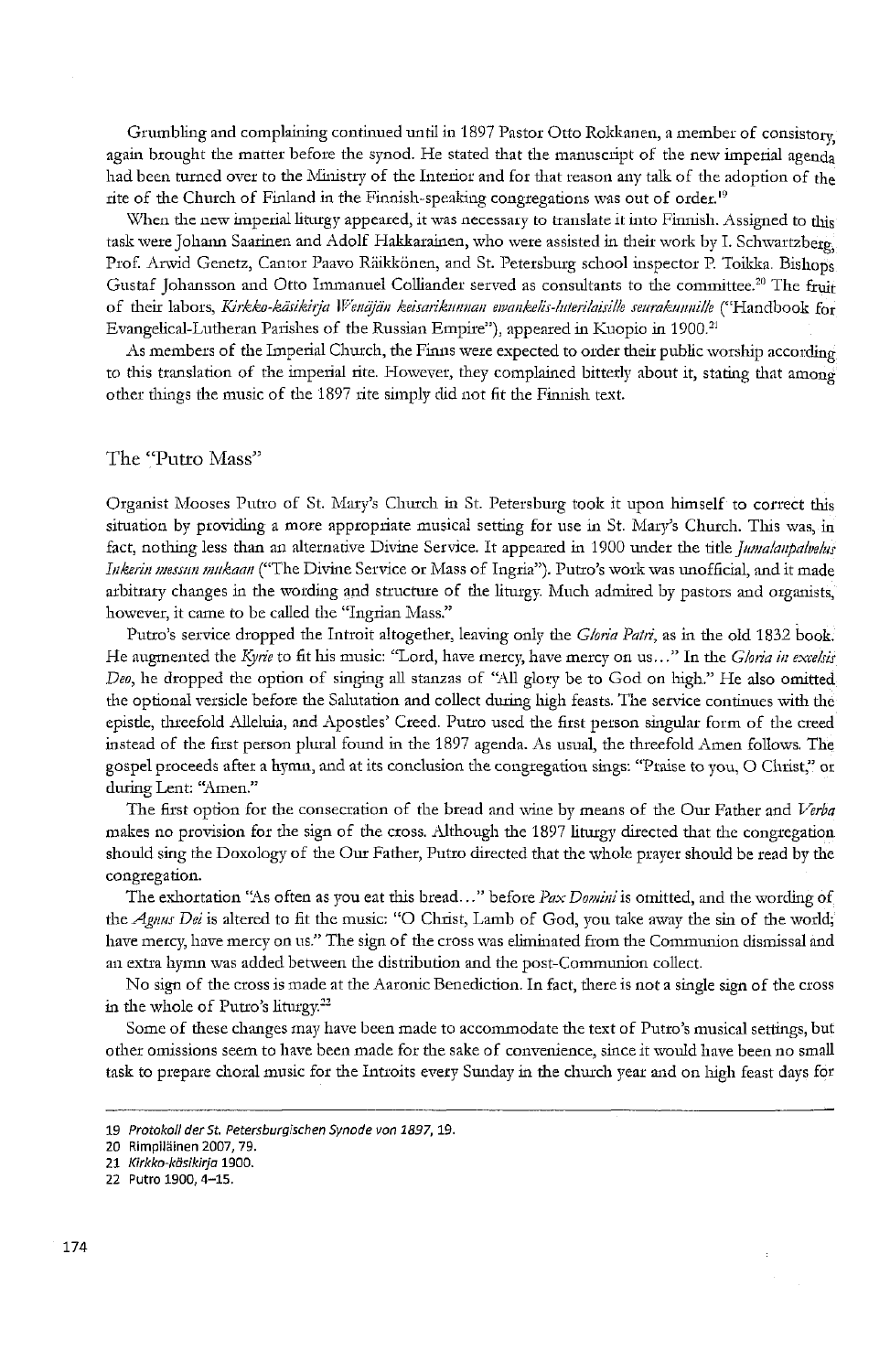use by the choir. Another possibility is that Putro preferred the "simpler" 1832 rite to the elaborate 1897 service and sought to pattern his service after it.

Although Putro's work was unofficial, other pastors, musicians, and congregations were drawn to it by its simple, folksy, and romantic melodies. As a result, the hopes for the unity that the 1897 rite was meant to create did not come to fruition. Instead, there was variation from one Ingrian parish to another. The synod would need to take some action if order were to be brought out of chaos. At the 1902 synod in St. Petersburg, the president of the assembly stated that all knew that many Ingrian pastors were changing the wording of the new liturgy, the pastoral acts, and the prayers. He noted that this was contrary to the church law and that violators might be called to account.

The 1902 synod decided to establish a committee to prepare a booklet of excerpts giving die proper use of die responsories and prayers of die Divine Service. A committee consisting of pastors Otto Rokkanen, Konstantin Siitonen, and Hermann Hansen was instructed to prepare a draft before die next meeting of the summer pastoral conference.<sup>[23](#page-10-0)</sup>

The situation did not much improve, however. At the 1903 synod, the assembly president stated that he knew from his parish visitations that irregularities were continuing. He also noted that there was still no supplement with proper music for the Finnish Divine Service. The synod established a new committee to undertake this work. Included in the committee, along with pastors Hermann Kajanus, Otto Rokkanen, Karl Broms, and Arthur Hanson, were musicians Putro and Paavo Räikkönen. In addition, Adolf Hakkarainen assigned the responsibility to present the completed draft to the general superintendent for his study. The 1903 synod also discussed the present Finnish hymnal and its failure to provide a Finnish version of the 1897 rite. A separate Ingrian edition would be needed. In response, the synod established yet another committee, consisting of pastors Adolf Hakkarainen, Johann Saarinen, and Paul Watanen and headed by the general superintendent, to deal with this matter.<sup>[24](#page-10-1)</sup> It was not until 1905 that Pastor Rokkanen could announce to the synod that the Finnish musical supplement had been completed and that  $1,000$  copies would be printed.<sup>[25](#page-10-2)</sup>

#### Musical Supplement for the Finnish Handbook

The supplement was published in 1906 under the title *Sävelmistö Venäjän keisarikunnan evankelisluterilaisten seurakuntain suomalaiseen kirkkokäsikirjaan* ("Melodies for the Finnish Handbook of the Evangelical-Lutheran Parishes of the Russian Empire"). It conformed to the provisions of the 1900 Finnish translation of the imperial agenda. Only such alterations were allowed as the musical settings required. Despite its shortcomings, the supplement was received enthusiastically.<sup>[26](#page-10-3)</sup> It became very popular and remained the mainstay of Ingrian services for many decades.

Putro's influence could still be heard in the music. Modern Finnish musicologists have asserted that although the music of Putro's service is reminiscent of Finnish musical sources, he evidently knew little of die church music traditions of the Church of Finland and hewas arbitrary in his use of die old chorals. For this reason, his music is regarded as overly Romantic in style, being the work of one who had not studied deeply the history of liturgical music. Putro himself stated that he had not intended that his work should be used forever. It was his hope that in the future other composers would take up the challenge and that the church government would not impede but instead encourage them to do better than he had.<sup>[27](#page-10-4)</sup>

<span id="page-10-0"></span><sup>23</sup> *Protokoll der St. Petersburgischen Synode von 1902, 27.*

<span id="page-10-1"></span><sup>24</sup> *Protokoll der St. Petersburgischen Synode von 1903,* 21-22.

<span id="page-10-2"></span><sup>25</sup> *Protokoll der St. Petersburgischen Synode von 1905,* 30.

<span id="page-10-3"></span><sup>26</sup> Rimpiläinen 2007, 90-91.

<span id="page-10-4"></span><sup>27</sup> *EnaeuHUH* 2001, 62.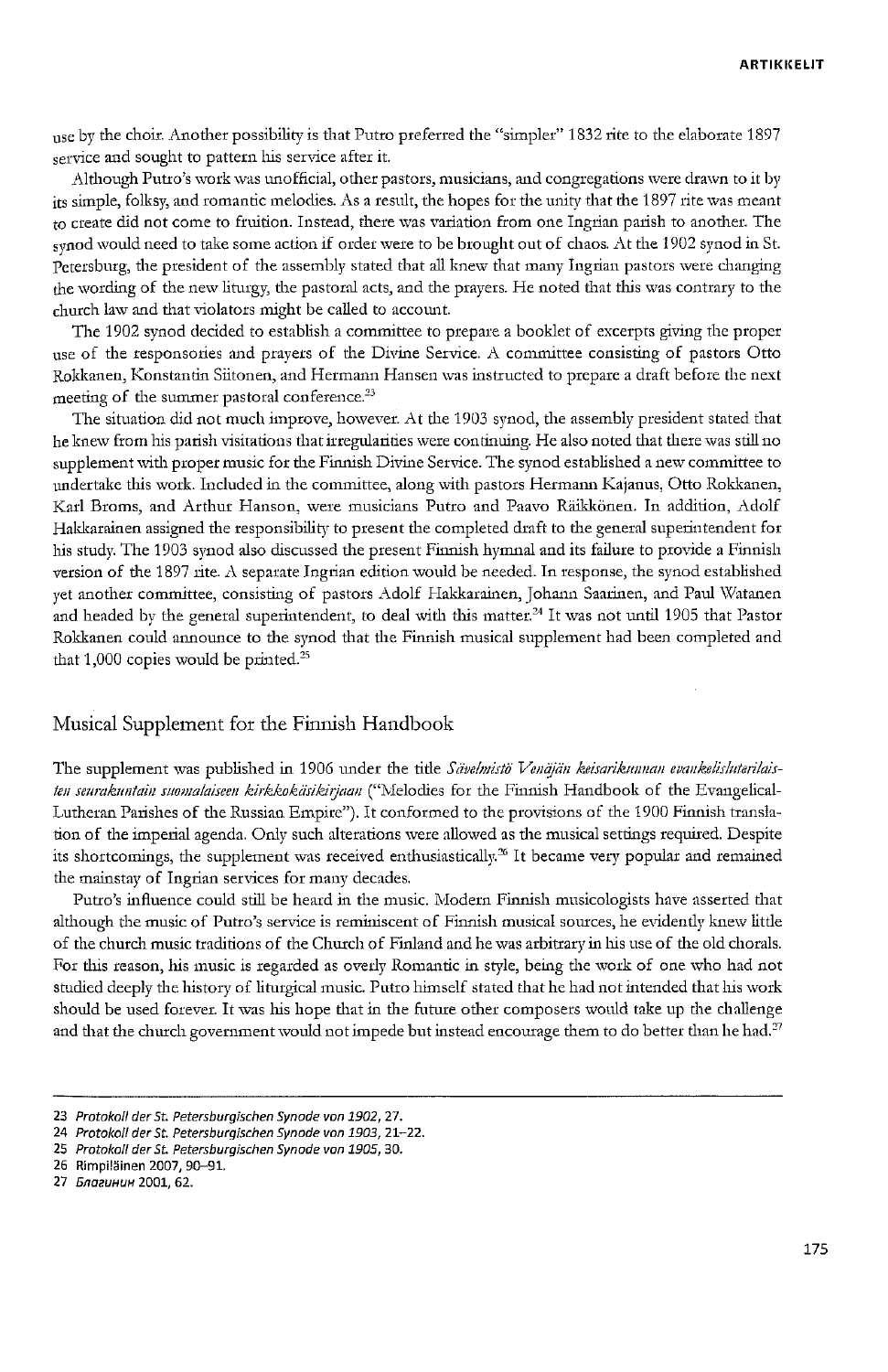The efforts of the Ingrian Lutherans to provide an adequately unique Ingrian liturgical expression would come about only when the region was re-annexed to the Russian Empire in 1710. These efforts were largely unsuccessful, however, because the 1805 directives and the 1832 and 1897 agendas were meant to unite all Lutherans in the empire, regardless of their ethnic roots. It was only in the employment of a characteristically Ingrian liturgical musical tradition diat the liturgy in die Ingrian congregations would stand apart from the liturgies of fellow Lutherans of other ethnicities in the Russian Empire.

# Bibliography

| Dalton, Hermann          |                                                                                                                                                                                                                                                                                                                                                                                                                                 |
|--------------------------|---------------------------------------------------------------------------------------------------------------------------------------------------------------------------------------------------------------------------------------------------------------------------------------------------------------------------------------------------------------------------------------------------------------------------------|
| 1887                     | Verfassungsgeschichte der evangelisch-lutherischen Kirche in Russland. - Beiträge zur Geschichte der<br>evangelischen Kirche in Russland. Band I. Gotha 1887.                                                                                                                                                                                                                                                                   |
| Käsikiria                |                                                                                                                                                                                                                                                                                                                                                                                                                                 |
| 1614                     | Käsikiria Jumalan Palveluxesta, ja Christilisestä Kircon menoista, jotca meiden seuracunisan pitä pid-<br>hettämän. Ylidzecadzottu, parattu ja enätty Stockholmis Anno 1599 ja Anno 1608. Stockholmis 1614.                                                                                                                                                                                                                     |
| Käsi-kiria               |                                                                                                                                                                                                                                                                                                                                                                                                                                 |
| 1694                     | Käsi-kiria, josa käsitetty on, cuinga jumalan-palwelus, christillisten ceremoniain ja kircon-menoin canssa.<br>meidän seuracunnisam pidettämän ja toimitettaman pitä. Parattu ja enätty Stockholmis wuonna 1599,<br>ylitzen catzottu wuonna 1608. Ja wielä enämmin uuden kircko-ordningin jälken ojettu, wuonna 1693.<br>Uloskäy nyt suomexi, hänen cuning:sen maj:tins armolisella erinomaisella privilegiumilla. Wuonna 1694, |
| Kasi-Kirja               |                                                                                                                                                                                                                                                                                                                                                                                                                                 |
| 1808                     | Käsi-kirja jossa käsitetty on kuinga jumalan-palwelus kristillisten ceremoniain ja menoin kansa, Fried-<br>richshaminan hippakunnan Ruotzin ja Suomen seurakunnissa pidettämän ja toimitettaman pitää. Sen<br>kaikkein korkeimmast wahwistetun, Lutheruxen opin seurakunnille Wenäjän waldakunnassa ulosanne-<br>tun liturgin asetuxen jälkeen ojettu wuonna 1806. St. Petersburg 1808.                                         |
| Kirkko-käsikirja         |                                                                                                                                                                                                                                                                                                                                                                                                                                 |
| 1900                     | Kirkko-käsikirja Venäjän keisarikunnan evankelis-luterilaisille seurakunnille. Kuopio 1900.                                                                                                                                                                                                                                                                                                                                     |
| Kirkko-menoin käsi-kirja |                                                                                                                                                                                                                                                                                                                                                                                                                                 |
| 1835                     | Kirkko-menoin käsi-kirja evangelisille Lutheruksen seurakunnille Wenäjällä. St. Pietarporissa 1835.                                                                                                                                                                                                                                                                                                                             |
| 1889                     | Protokoll der St. Petersburgischen Synode<br>Protokoll der zwei und fünfzigsten St. Petersburgischen Evangelisch-Lutherischen Prediger-Synode<br>vom 7. bis 9. Februar 1889. St. Petersburg 1889.                                                                                                                                                                                                                               |
| 1890                     | Protokoll der St. Petersburgischen Synode<br>Protokoll der drei und fünfzigsten St. Petersburgischen Evangelisch-Lutherischen Prediger-Synode vom<br>6. bis 8. Februar 1890. St. Petersburg 1890.                                                                                                                                                                                                                               |
| 1891                     | Protokoll der St. Petersburgischen Synode<br>Protokoll der vierundfünfzigsten St. Petersburger Evangelisch-Lutherischen Prediger-Synode vom 12.<br>bis zum 14. Februar 1891. St. Petersburg 1891.                                                                                                                                                                                                                               |
| 1897                     | Protokoll der St. Petersburgischen Synode<br>Protokoll der sechzigsten Prediger-Synode des St. Petersburgischen Konsistorialbezirks vom 11./13.<br>Februar 1897 in St. Petersburg. St. Petersburg 1897.                                                                                                                                                                                                                         |
| 1902                     | Protokoll der St. Petersburgischen Synode<br>Protokoll der fünfundsechzigsten Prediger-Synode des St. Petersburgischen Ev. Lutherischen Konsis-<br>torialbezirkes, gehalten in St. Petersburg vom 5. bis zum 7. Februar 1902. St. Petersburg 1902.                                                                                                                                                                              |
| 1903                     | Protokoll der St. Petersburgischen Synode<br>Protokoll der sechsundsechzigsten Prediger-Synode des St. Petersburgischen Ev. Lutherischen Konsis-<br>torialbezirkes, gehalten in St. Petersburg vom 11. bis zum 13. Februar 1903. St. Petersburg 1903.                                                                                                                                                                           |